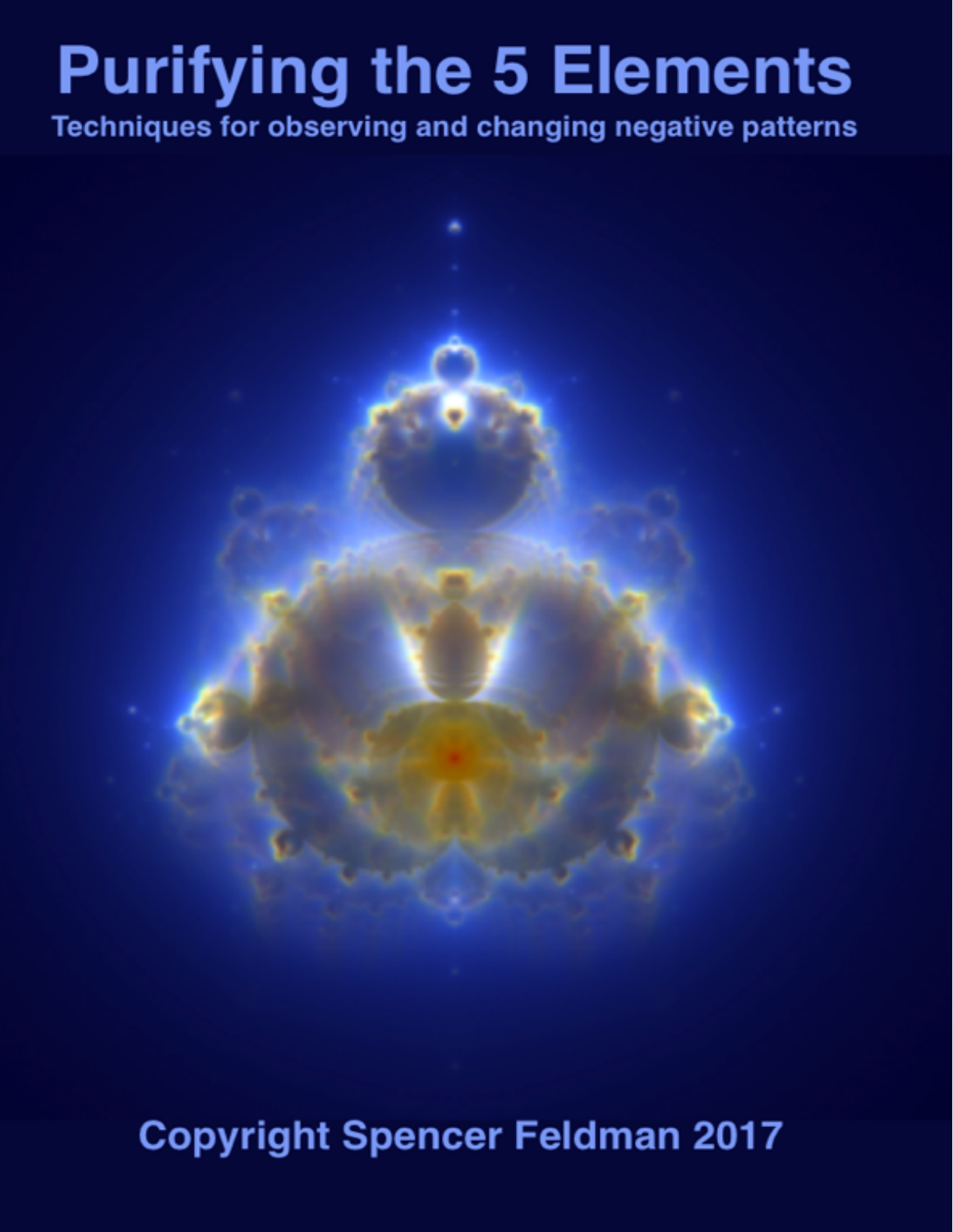## **The Five Elements**

In ancient times, philosophers believed that the world was composed of Five Elements; Air, Fire, Earth, Water and Space. A physicist would call them motion, gravity, light, spin and the vacuum. A biologist could see them in nerve function, enzymes, growth, hormones and gene silencing. In the animal kingdom, we see them as flight, fight, hoarding, sex and sleep. Let's look at how we as humans experience them.

## **Air**

 Air is the Element of movement. We can experience an excess of the Air Element as fear, anxiety, rushing or compulsion. A deficiency of the Air Element can create inertia or boredom. A healthy Air Element gives you the energy to start things, curiosity and lightheartedness.

### **Fire**

 Fire is the Element of destruction. We can experience an excess of the Fire Element as anger, violence, impatience, and criticism. A deficiency of the Fire Element can create poor boundaries, cowardice and low self esteem. A healthy Fire Element is gives confidence and logical reasoning (by destroying falsehoods).

### **Earth**

 Earth is the Element of Form. An excess of the Earth Element creates attachment to things and outcomes. We can experience an excess of the Earth element as jealousy, stubbornness or possessiveness. A deficiency of the Earth Element can create a unreliability. When healthy, the Earth Element can be experienced as groundedness.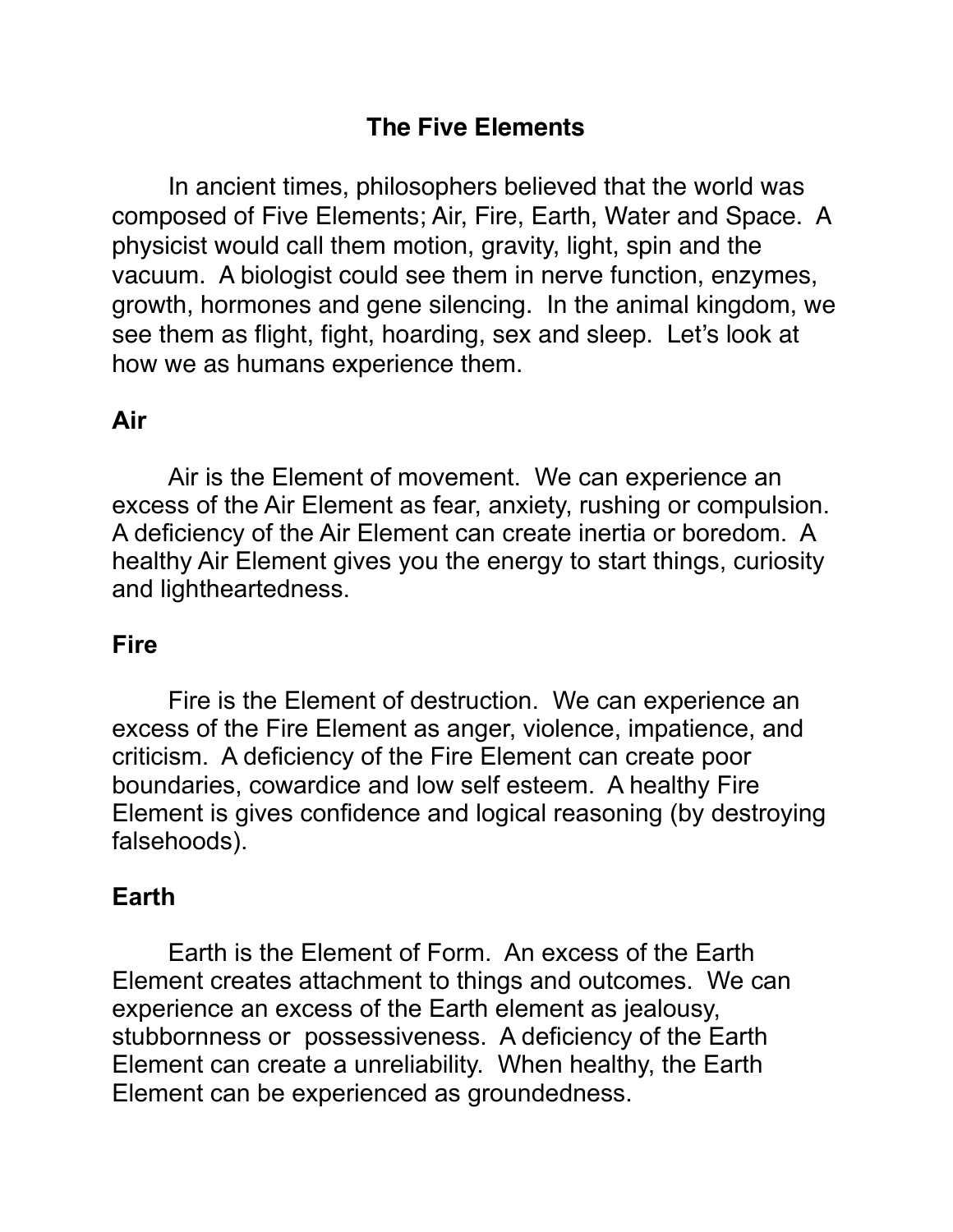## **Water**

 Water is the Element of Dreaming. We can experience an excess of the Water Element as sadness and deception (of self and others). A deficiency of the Water Element can be experienced as the inability to feel pleasure. When healthy, the Water Element is experienced as a flow, creativity and sensuality.

#### **Space**

 Space is the Element of Perspective. We can experience an excess of the Space Element as apathy and numbness, an existential crisis. "Why am I here? This is all so meaningless…" A deficiency of the Space Element can create a sense of being overwhelmed. When healthy, the Space Element is experienced as the wisdom of being in the world, but not of it.

### **Purifying the 5 Elements**

Healthy expressions of the 5 Elements requires that we:

1- Learn the qualities of each of the 5 Elements.

2- Discover which Elements we have in excess, which we have in deficiency.

3- Upgrade our mind's narrative responses to our elemental imbalances.

4- Avoid the subtle traps that can create and maintain Elemental imbalances.

5- Cultivating Mastery of the Elements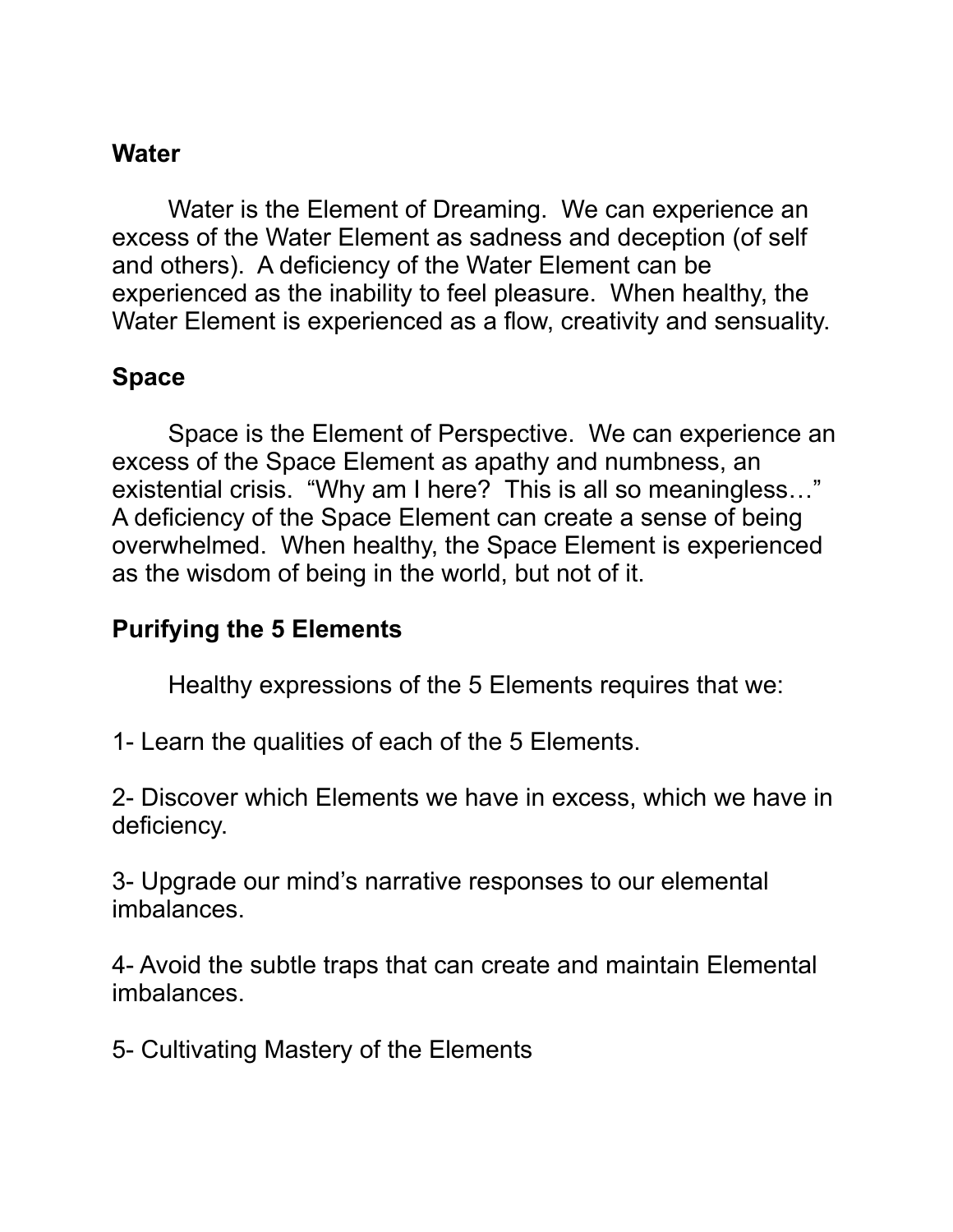## **Imbalances between the Elements**

We have already discussed the different qualities of the 5 Elements. Now we must examine our personalities and determine which we may have in excess or deficiency. Let's take a look at a few examples:

Excessive Earth and deficient Air creates a workaholic who doesn't take the time to play.

Excessive Earth and deficient Fire creates a person that follows orders but does not know how to lead.

Excessive Fire and deficient Water makes a person logical but out of touch with their intuitive side.

Excessive Water and deficient Air creates a person that is successful at seduction but not with friendship.

Excessive Water and deficient Earth creates a dreamer that rarely gets things accomplished.

Excessive Water and deficient Fire creates a person that is very creative and intuitive, but lacks the logic to know the difference between intuition and fantasy.

and so on…

So, go through the 5 Elements, look back at your life and determine what your personal balance is.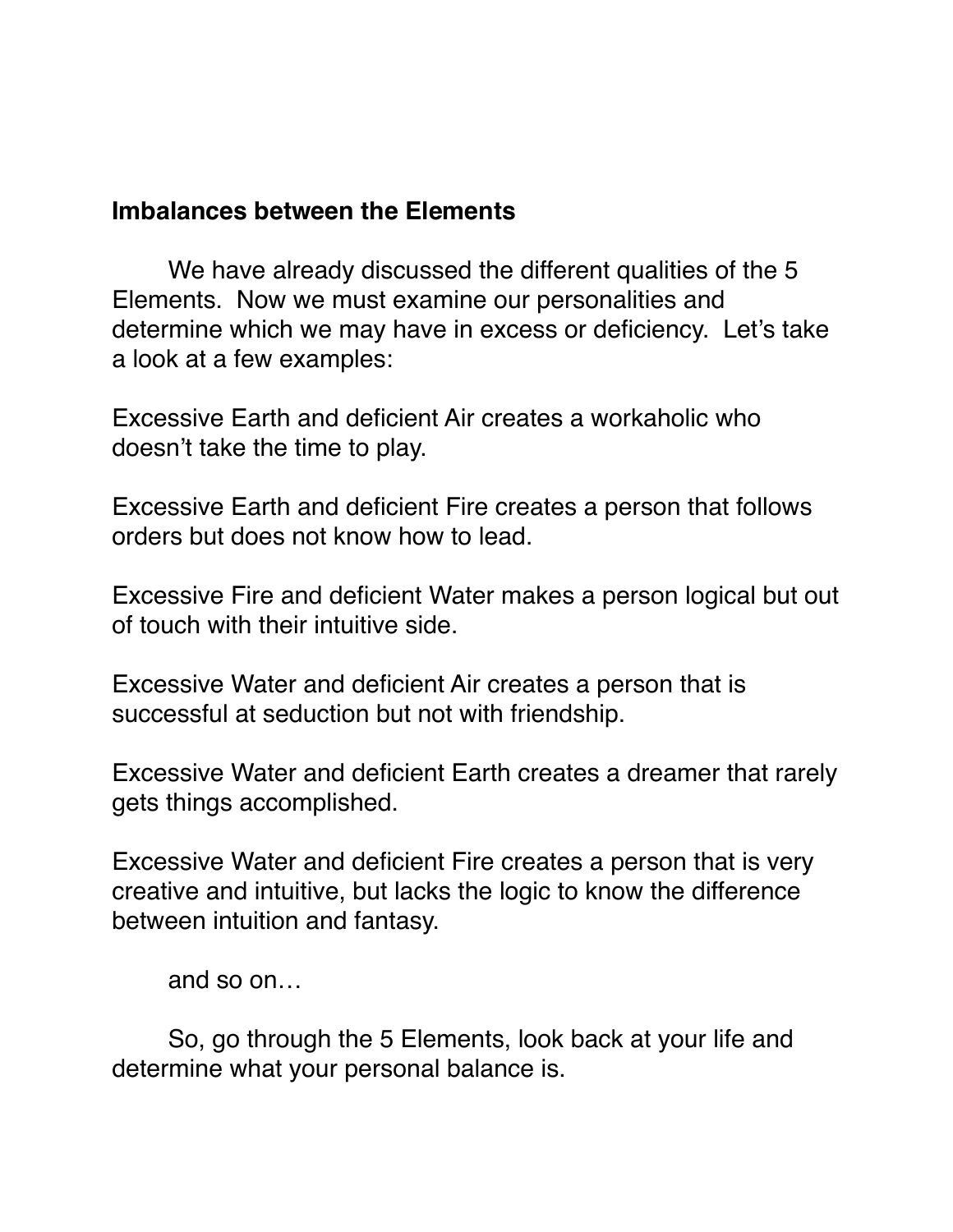### **Upgrading your Narratives**

 Understanding your personal imbalances required that you take inventory of your entire life up to this point. The next step happens in live time. We must now observe our thoughts in the moment. We must discover our 'narrative habits'.

 Every thought creates a neural path. The more we use a pathway, the more myelin (nerve insulation) we lay down and the faster and more efficient that path becomes. This is how we learn. On the other hand, neural pathways we don't use lose their myelin and break down. This is called neural or synaptic pruning.

 Another name for a highly myelinated path is a habit. It's estimated to take 500 repetitions to learn a new habit (myelinate a pathway), but 5,000 to change a bad habit (synaptic pruning/ demylination). Thus we must be very mindful of the habits we create.

 When you talk to yourself, you will likely find that you use words that are associated with your dominant negative Elements. I call this self talk the 'narrative'. The first step in rewiring your brain was to recognize the imbalance. We are now at the second step, upgrading the narrative.

 Upgrading narratives is a gradual process. Changing brain architecture takes time and persistence. To be effective and sustainable, change must be authentic. That means, we can only rewire ourselves at a speed that our brain can handle.

 Change must be large enough to be useful, but small enough to be sustainable. One way to change our narratives is to change our language choices. People that indulge in their negative narratives only further reinforce their destructive habits and add more myelin to their dysfunctional neural pathways.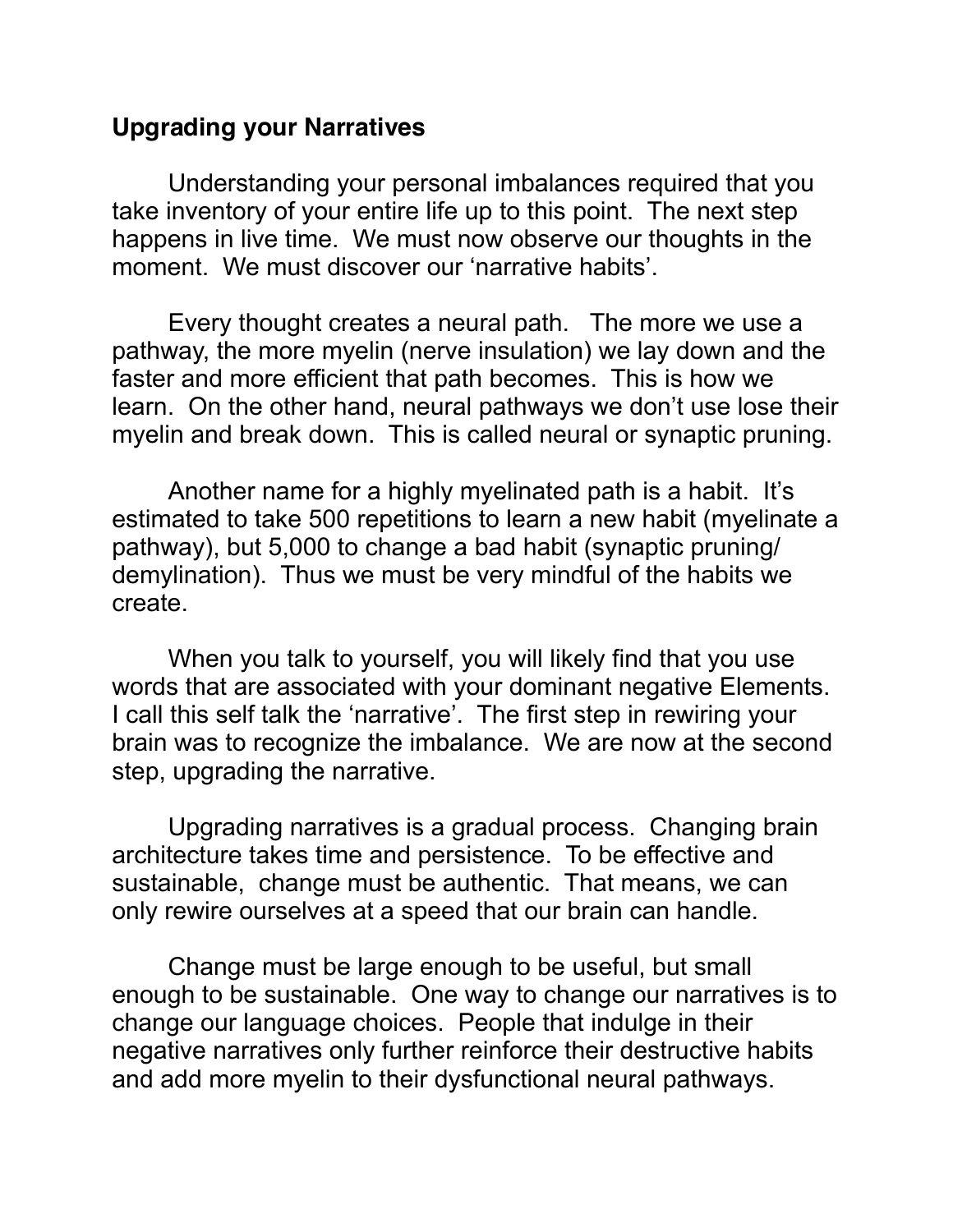On the other hand, the person who, when angry, repeats over and over "Serenity now, serenity now" is not being authentic. It is not genuine for them to feel serene if they were just feeling angry. It is a fantasy. People who suppress their emotions only push them deeper into their subconscious which is counter productive, since we can only change habits that we are consciously aware of. So, if we should neither indulge nor suppress, what should we do?

 The brain can change (has plasticity). If we are conscious (do not suppress), disciplined (do not indulge) and move at an pace that our brains can keep up with (are authentic), we can replace dysfunctional neural pathways (habits) with better ones of our choosing.

 One way to do this is to change our linguistic choices. Here are some examples of how to authentically upgrade narratives from a Five Element perspective.

Air: If there is a situation that you are afraid of, consider reframing the experience as something that you are concerned about instead.

Fire: If there is a situation that you are angry about, consider reframing the experience as something that is inconvenient instead.

Earth: If there is something that you are very attached to, consider reframing the experience as having a preference instead.

Water: If there is a situation where you feel depressed, consider reframing the experience as one that is disappointing instead.

Space: If there is a situation where you feel apathetic or numb, consider reframing the experience as one in which you are feeling a bit detached instead.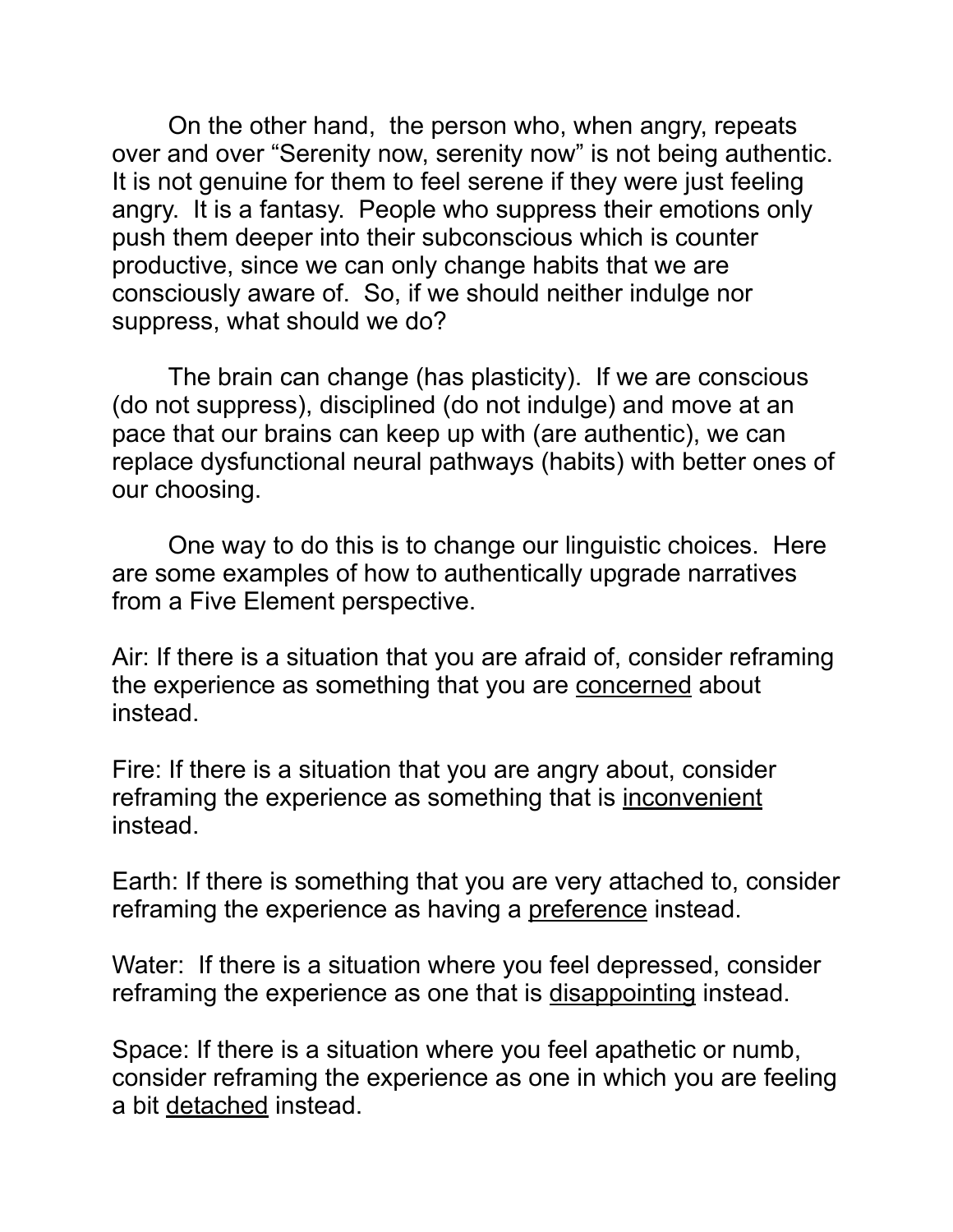The key is to find a word or phrase that represents a state that is less negative than the narrative your mind is giving you. If you make it only slightly less negative, this process may take a long time. If on the other hand you overly minimize the negative emotion, then it won't be authentic or sustainable. Find a balance. These are the words that work for me. If they aren't authentic for you, find words that are.

 Each of these emotional states are each associated with specific neurotransmitter levels and electrical activity in different parts of the brain. Adrenaline gives us fear, cortisol anger etc…

 As such, it is helpful to remember that neurotransmitters and activity in different brain regions is cyclical. If you are in the middle of a challenging Element, remember this, wait 20 minutes and the peak of it will likely pass.

#### **Three invitations**

Our mind is always inviting us to accept its narratives. I call the mind's narrations The first invitation. By authentically changing your narrative, you decline the first invitation.

 The more you can observe your own narrative, the more you will notice narratives in other people. Remember, not only does your mind invite you to a narrative, the same happens for everyone else as well.

 This then is the second invitation. If someone is telling you about how scary, unjust, lacking, sad or meaningless their world is, they are inviting you into their narrative. You are free to decline their narrative as well.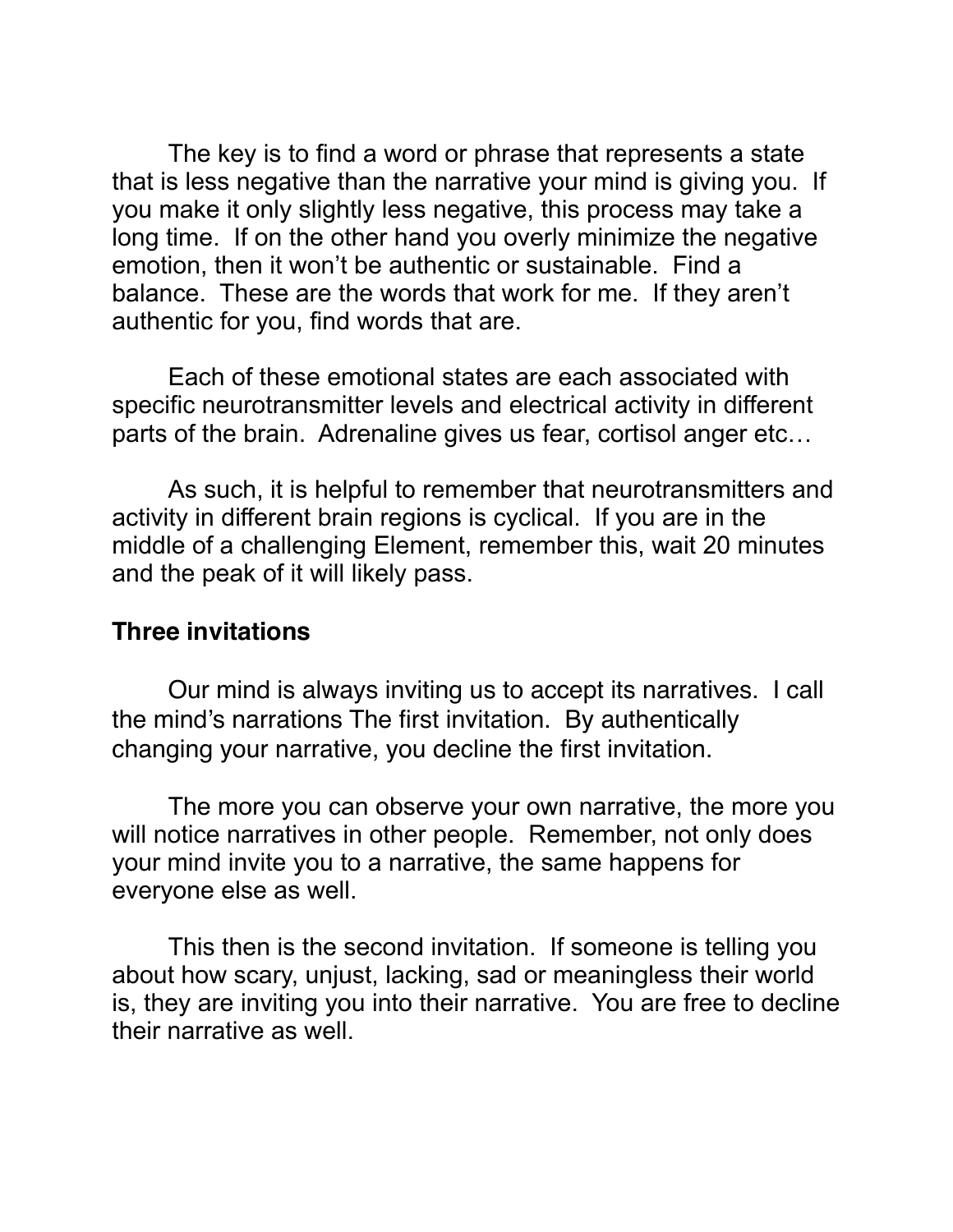The third invitation is where you help upgrade narratives for other people. It is an invitation you offer others for their benefit. It is up to you to decide if you want to explain what you are doing or simply do it.

## **Some examples of invitations**

| Them:<br>You:<br>Them:<br>You: | "I'm really scared about X"<br>"Ah, so you're concerned about X?"<br>"Yeah, I'm concerned"<br>"Yeah, that's definitely a situation to be mindful of.<br>Anything I can do to help?" |
|--------------------------------|-------------------------------------------------------------------------------------------------------------------------------------------------------------------------------------|
| Them:<br>You:                  | "I'm really angry about Y"<br>"Ah, that's very inconvenient"                                                                                                                        |
| Them:                          | "It's not inconvenient! It's an outrage! Don't minimize<br>it"                                                                                                                      |
| You:                           | "Yes, but how powerful does it make you if you can<br>reframe it as an inconvenience?"                                                                                              |
| Them:                          | "Oh, I see what you mean. Well then, It's darn<br>inconvenient!"                                                                                                                    |
| You:                           | "Yes, darn inconvenient. None of us is perfect."                                                                                                                                    |

 It takes skill to be able to help a person turn their dials (adjust their Elements) without pushing their buttons (triggering their defenses).

## **Subtle traps of the elements**

One can see a fixation on one Element or another in many Spiritual traditions. While fixations will generate interesting extreme experiences, they are not sustainable. In time, the practitioner will pendulum to the other side to bring themselves back into balance. I call these fixations, subtle traps.

## **Three Air traps**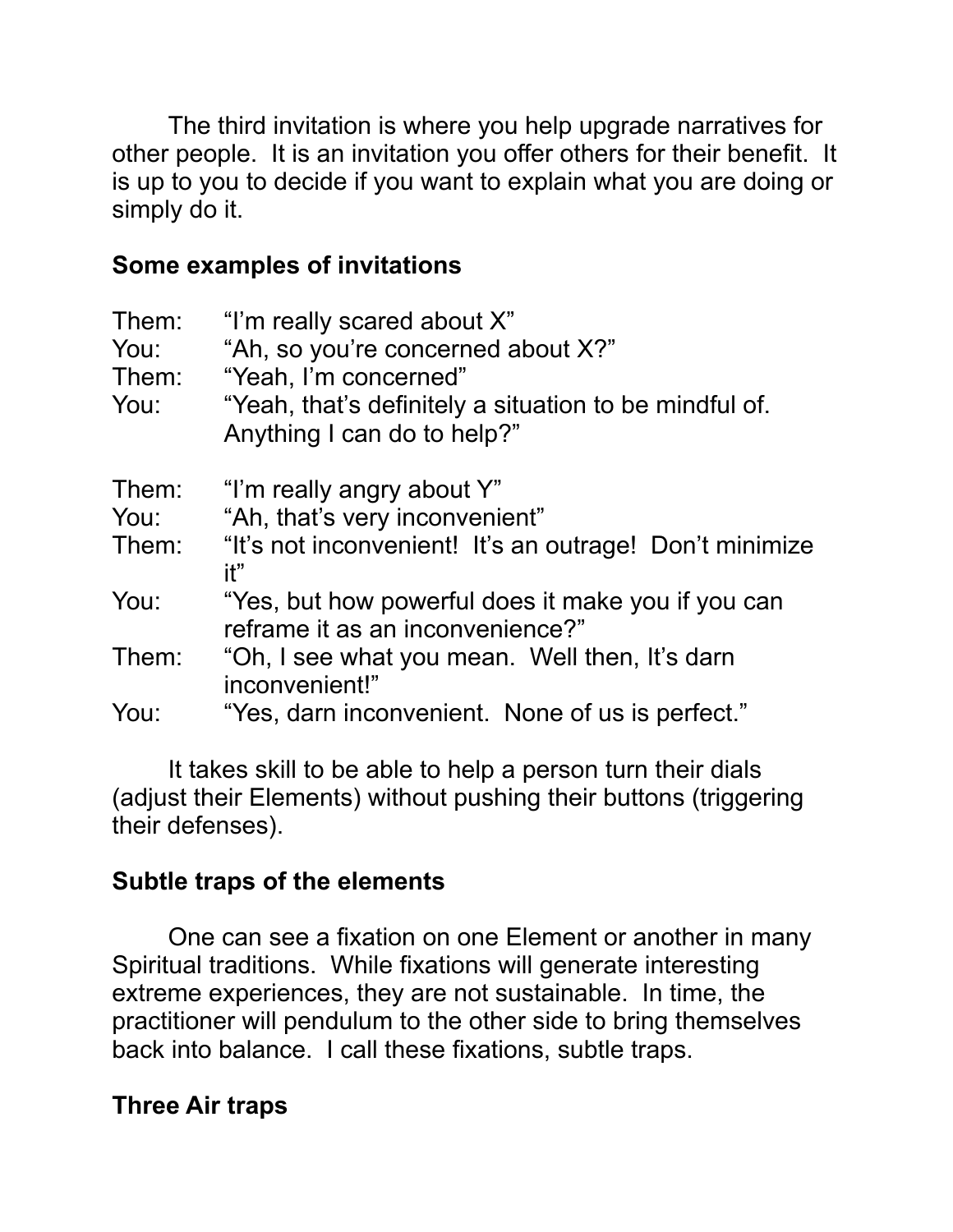The first Air trap is psychological in nature. It is the unintended consequence of the 'Quest'. Some spiritual seekers spend years searching for hidden truths. Truth will be found in this book, or that teacher, or this meditation practice or that mystery school. Always searching is an Air Element imbalance. Searching by definition means one is not present with what is here and now, always looking for something else. The first Air trap is… not being present.

 This leads us to the second Air trap. Why can't the search end with the discovery of Truth for the seeker? It is because simple truths are unsustainable. When an Element is out of balance, moving towards balance feels like the discovery of 'Truth'. It is the 'ah-ha' moment. In time however, the practice of that truth that once moved us towards balance now overshoots the mark and now takes us out of balance. The 'ah-ha' feeling disappears and is replaced with a sense of something being wrong. That something of course is the Element, now pushed in the opposite direction, and imbalanced yet again.

A third Air Element trap has to do with energy cultivation. Chi Gong and Kundalini Yoga are examples of this. While there are many amazing experiences that Air cultivation can stimulate, it is not without risk. If we were ready, Air (Qi) would flow through our subtle system automatically. Forcing their activation before we are ready can damage both the body and the mind.

 When great meditators described energy moving in their bodies and chakras, they considered it an interesting side effect but ultimately a distraction from their true goal. Their students, reading their master's accounts, believed that these 'side effects' were techniques to be practiced or the goals themselves and thus created Air Cultivation techniques and schools. The true meaning of the teachings were thus lost.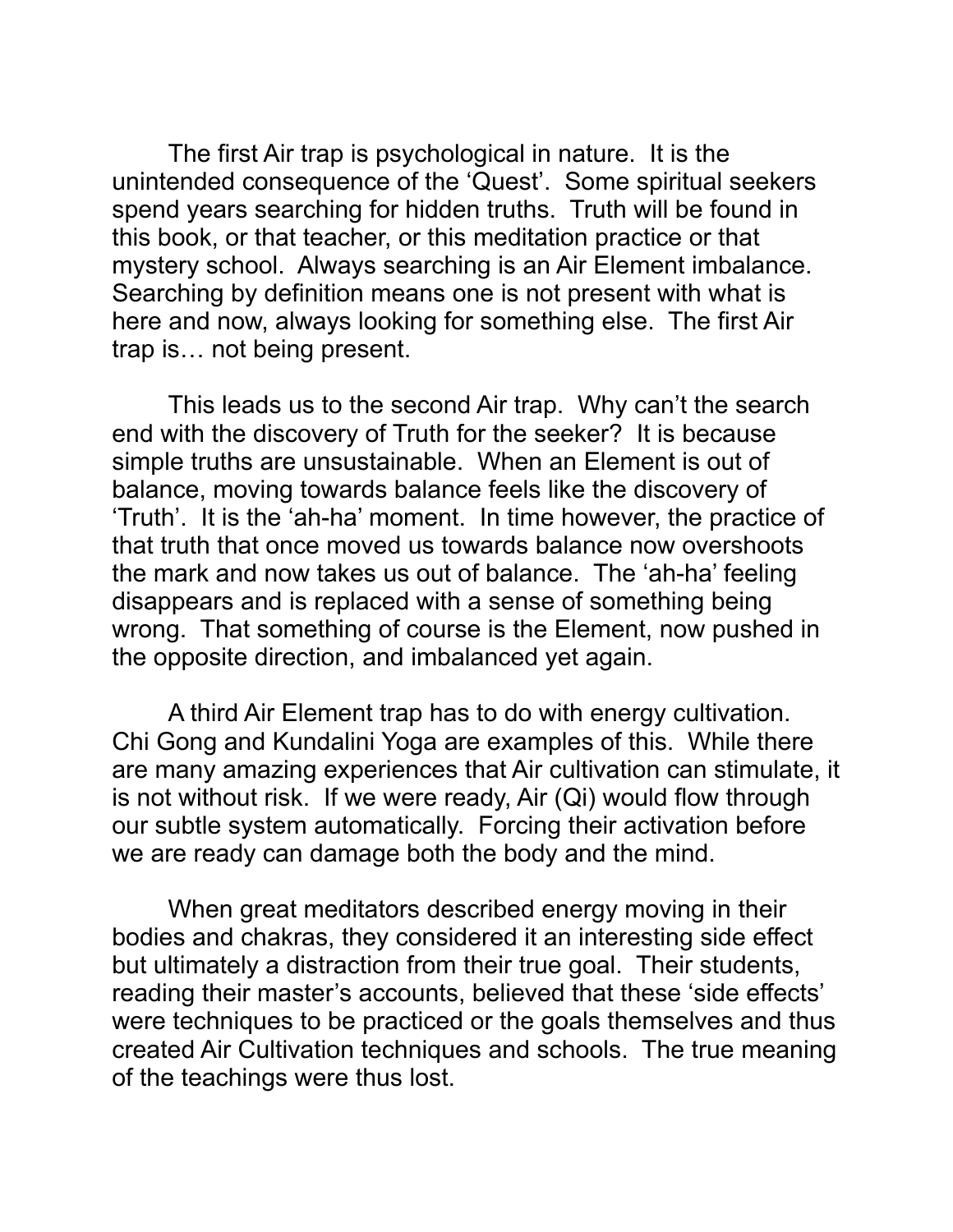## **Fire traps**

 One Fire trap is to become fixated on discipline. Austerities like enduring great bodily discomfort are not sustainable and will only create disharmony. While discipline is needed in any path, it is not the path itself.

## **The Earth trap**

The human brain is constantly bombarded by data. The eyes alone process 10 million bits of data per second. To handle this, the brain is very efficient at ignoring repetitive data. This has the unintended consequence of making us ungrateful. If we are lucky enough to be well fed, healthy, have a roof over our heads, have friends and family, our brains will ignore it as 'repetitive data'.

 The Earth Trap is to become focused on the world of form. While some physical things (food, shelter, savings…) are needed, beyond a certain amount, they do not create happiness, and we can become possessed by our possessions.

 However, being a monk in the street with only a robe and begging bowl is just as unsustainable as being a materialist. Both are trapped in an Earth Element imbalance, just in opposite ways.

# **The Water trap**

 Some schools cultivate imagination as a way to active the energy body. Imagination is the Water Element. Water opposes Fire and if you over-cultivate Water, then Fire (reason and intellect) can become suppressed. This can lead to getting lost in a world of fantasy.

# **The Space trap**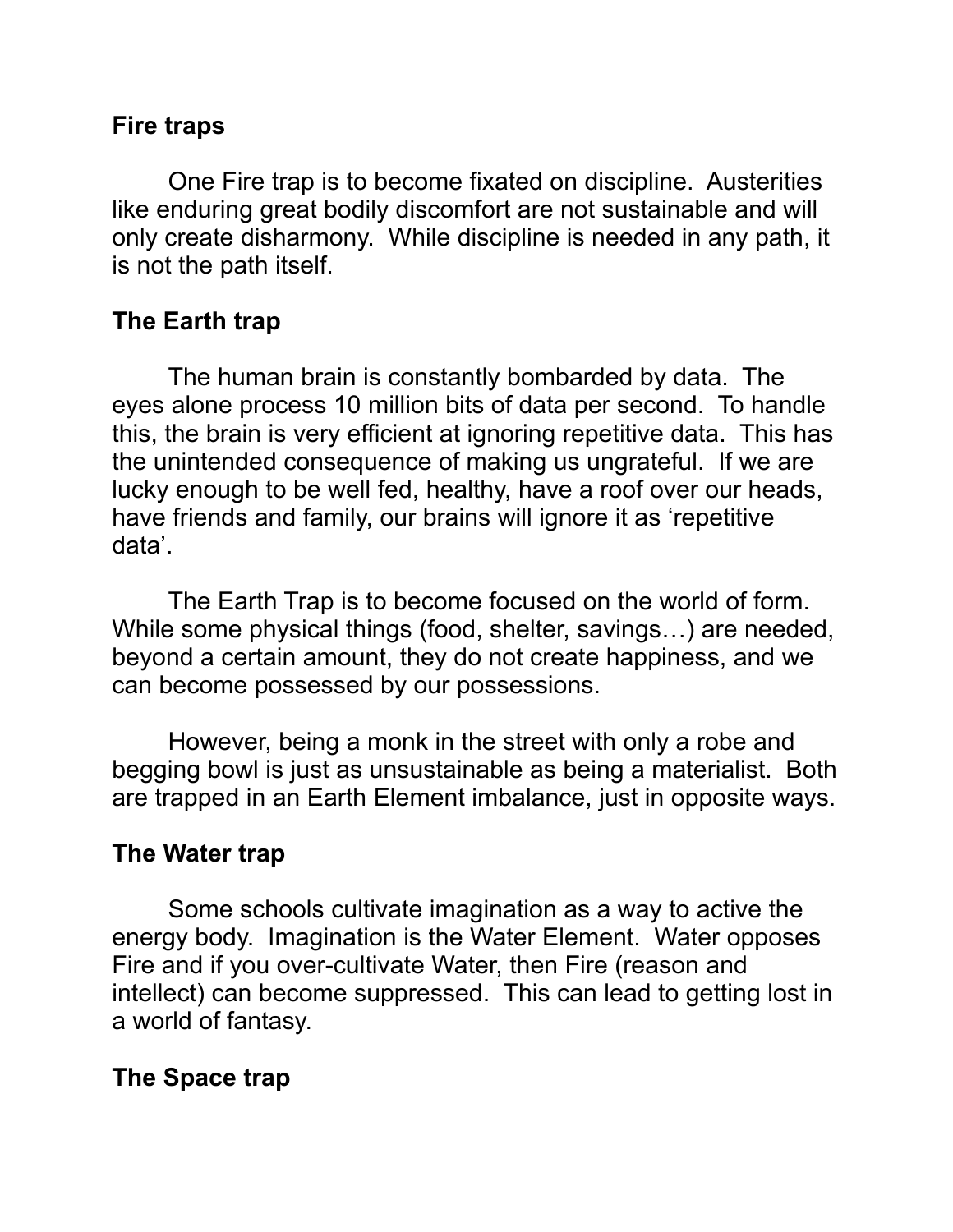When we upgrade our narratives, what we are actually doing is temporarily increasing the Space Element. This gives us the 'space' necessary to step back and see the excessive element and how it is affecting us and how to upgrade our narrative of it, but remember too much can make us apathetic.

Detaching from the Elements is only useful in that it gives us some time and perspective to become less reactive in the moment. Spending years sitting in a cave and meditating is not Mastery, it is escapism and is not sustainable.

## **False mastery of an Element**

Excesses of Air, Fire, Earth, Water and Space yield respectively: fear, anger, greed, depression and apathy. What about deficiencies of the Elements?

Another trap is to confuse a deficient Element for one we think we have mastered. I call this False Mastery. Here are some examples of these deficiency traps as well as ways to increase deficient Elements.

If a person is deficient in Air, it will be very easy for them to be 'still' which may look like mastery of the Air Element. Such a person will have difficulty starting projects. What this person really needs is more Air energy. One way to do this is to add more play to your life.

If a person is deficient in Fire, they may seem calm and cooperative, which may look like Mastery of the Fire Element. They may think, "Ah, I am so evolved, I don't get angry." Such a person would get taken advantage of. What they really need is more Fire energy. Some ways to do this is include the practice of martial arts and taking cold showers (raises testosterone).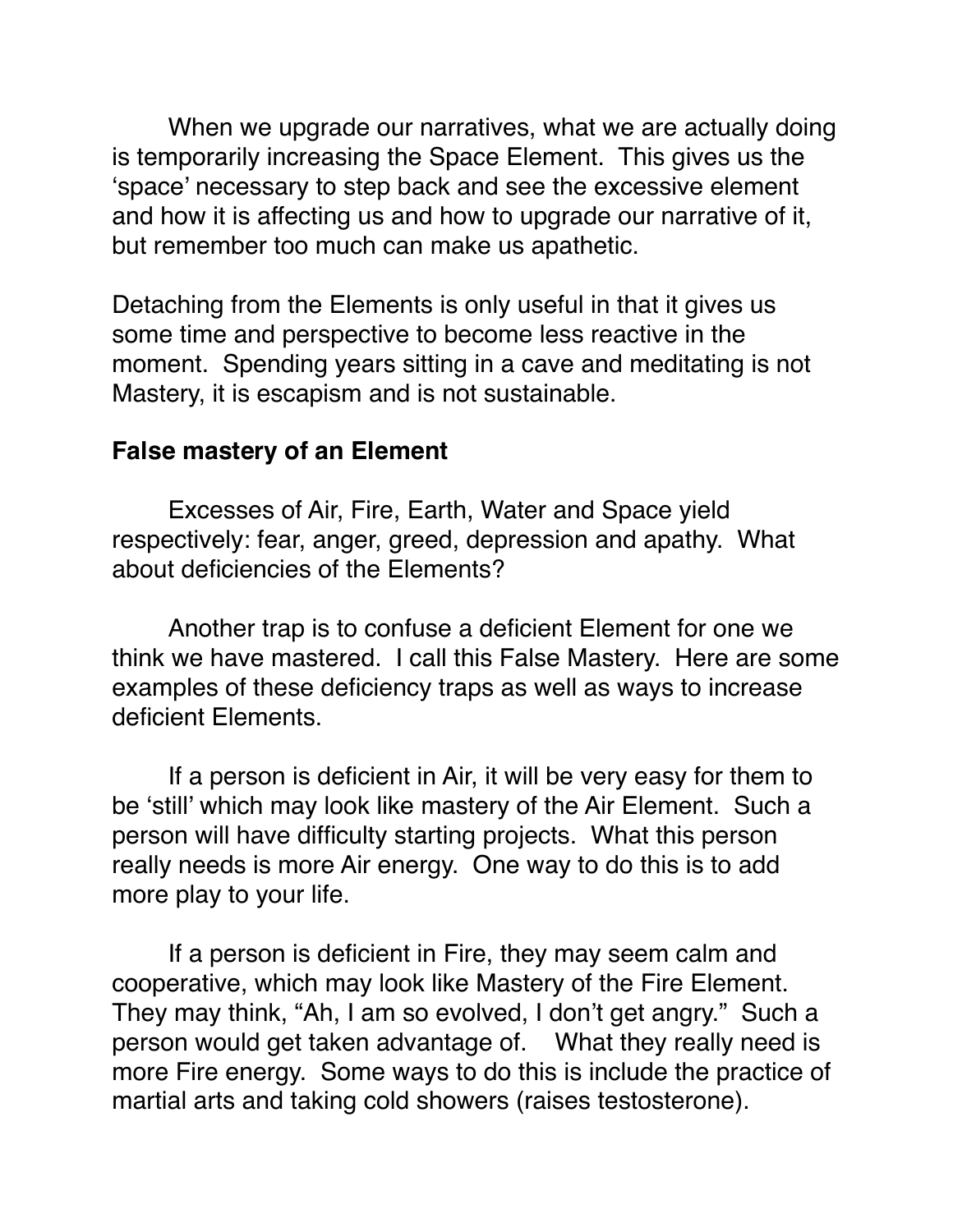If a person is deficient in Earth, it will be very easy for them to be non-materialistic, which may look like Mastery of the Earth Element. Such a person has no goals, no preferences and accomplishes little in life. What they need is more Earth energy. One way to do this is to follow through to the end on long projects.

If a person is deficient in Water, it will be very easy for them to be ascetic and deny themselves pleasure, which may look like Mastery of the Water Element. Such a person does not not enjoy their life. What they really need is more Water energy. To increase the Water Element, find something to immerse yourself and get lost in. Music, dance, lovemaking…

If a person is deficient in Space, it will be very easy for them to be involved in the world which may look like the final mastery of all the Elements (compassionate action). Such a person has no detachment. What they really need is more Space energy. Classical emptiness meditation is useful here.

### **Towards a sustainable philosophy**

We begin our journey with the Elements by first understanding and recognizing their energetic signatures and activities in our lives. As we continue we notice that in our personality, there are patterns. Some Elements are consistently excessive, some are deficient. For the excessive Elements, we learn how to upgrade our narratives. For the deficient Elements, we learn to increase them with certain practices.

 Then come the subtle traps of false mastery. Practices and beliefs that bring us out of balance. These are unsustainable